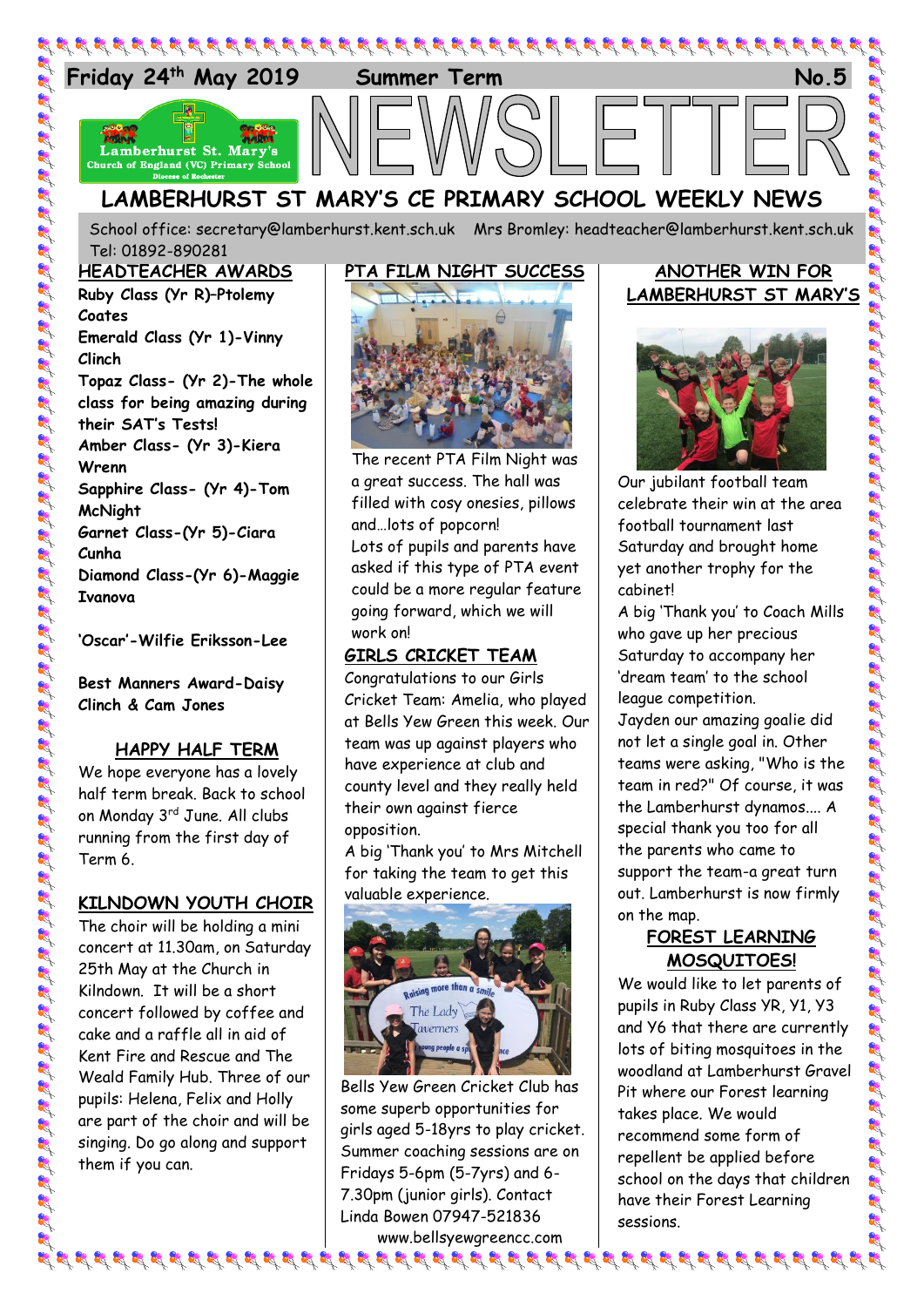# **SECONDARY SCHOOL AND PESE 11+**

Parents of Year 5 pupils may already be thinking about secondary schools in our area. If you do not know about them, the Council's website, www.kent.gov.uk, is a good place to start. This page lets you search for schools by type, or by using your town or postcode to see what schools are nearby. If you see a school you like, you can find out how to contact it or visit the school's own website to learn more.

Wherever your child starts school in Year 7, they are likely to follow the National Curriculum, working towards GCSE exams at the end of Year 11. After that, even if they leave school, they will continue their education through school or college, training or an apprenticeship until they are 18. Kent grammar schools use the Kent Test (11+) to find children who are doing well in primary school – about the top 25% of Year 6 students. Some are mixed; some admit boys only or girls only. Pupils usually stay at grammar school into the sixth form and take exams like Alevels before deciding whether

to continue their studies at university. Some grammar schools also have their own tests, and Medway Council runs a different test for the Medway grammar schools.

The Kent Test happens in September, just as children start their last year in Year 6 at our school. If your child wants to take the Kent Test, you will need to register them, in June before moving to Year 6. A child who is not registered cannot be tested, so if you are undecided it is best to register.

Parents can withdraw if they change their mind, but once registration has closed, late registrations KCC will not be accepted.

The KCC website has a Kent Test page, which explains how to register your child for the 11+. Before you decide, you can read about the 11+, see a paper, which explains the types of tests used and follow a link to free test materials, which you can look at with your child. There is a parent booklet, which confirms the right answers to the questions, which will help if you and your child want to look at them together. Secondary schools themselves publish useful information on their websites and are happy to hear from parents who want to know more about school life. Every year they hold open sessions for children and their parents, and you will find that some popular schools give priority for places to children eligible for Free School Meals or Pupil Premium.

Recent research shows that some families may be put off considering certain schools because of the cost of getting their child to the school. If you want to know more about help with the cost of home to school travel, you can find out more from the KCC website.

#### **LAMBERHURST SCHOOL OF DANCE EXAMS**

We understand that some of our pupils have been allocated their Lamberhurst School of Dance exams on Friday 5<sup>th</sup> July, which is the same day as our school Open Day. Authorised attendance at such exams is no problem but parents do need to inform the school office as soon as possible so that the Open Day timetable can be finalised for music performances.

#### **TUNBRIDGE WELLS LIBRARY**

The library will soon be moving to temporary premises so that work can begin on The Amelia an exciting new building combining the library, museum and other partners in one location.

During the work, the library will be relocating to temporary premises in the nearby Royal Victoria Place shopping centre. The library will close on Monday 3rd June, and will reopen, in Royal Victoria Place, on Monday 24th June and will be situated, on the lower level, opposite Fenwicks and Muffin Break. During the three-week moving period, the opening hours will be extended, at Showfields library, Showfields Road, Tunbridge Wells TN2 5PR & Southborough Library, Yew Tree Road, Southborough TN4 0BA

Opening hours information and contact details for all Tunbridge Wells District Libraries can be found on the website at

www.kent.gov.uk/libraries or by telephoning 03000 413131.

# **RECEPTION PUPILS FOR SEPTEMBER**

Parents of pupils offered a place at Lamberhurst St Mary's for September 2019, have all received confirmation letters or emails from KCC. This week we have also sent welcome letters to those families with Induction visit arrangements.

Children who already have siblings at our school will receive their letters via school bags today. Please let the school office know if your letter does not reach you!

*Today you will also receive:*

Every Family ~ Evolution tennis Summer Camps Flyer Every Child ~ Ultimate Activity Flyer